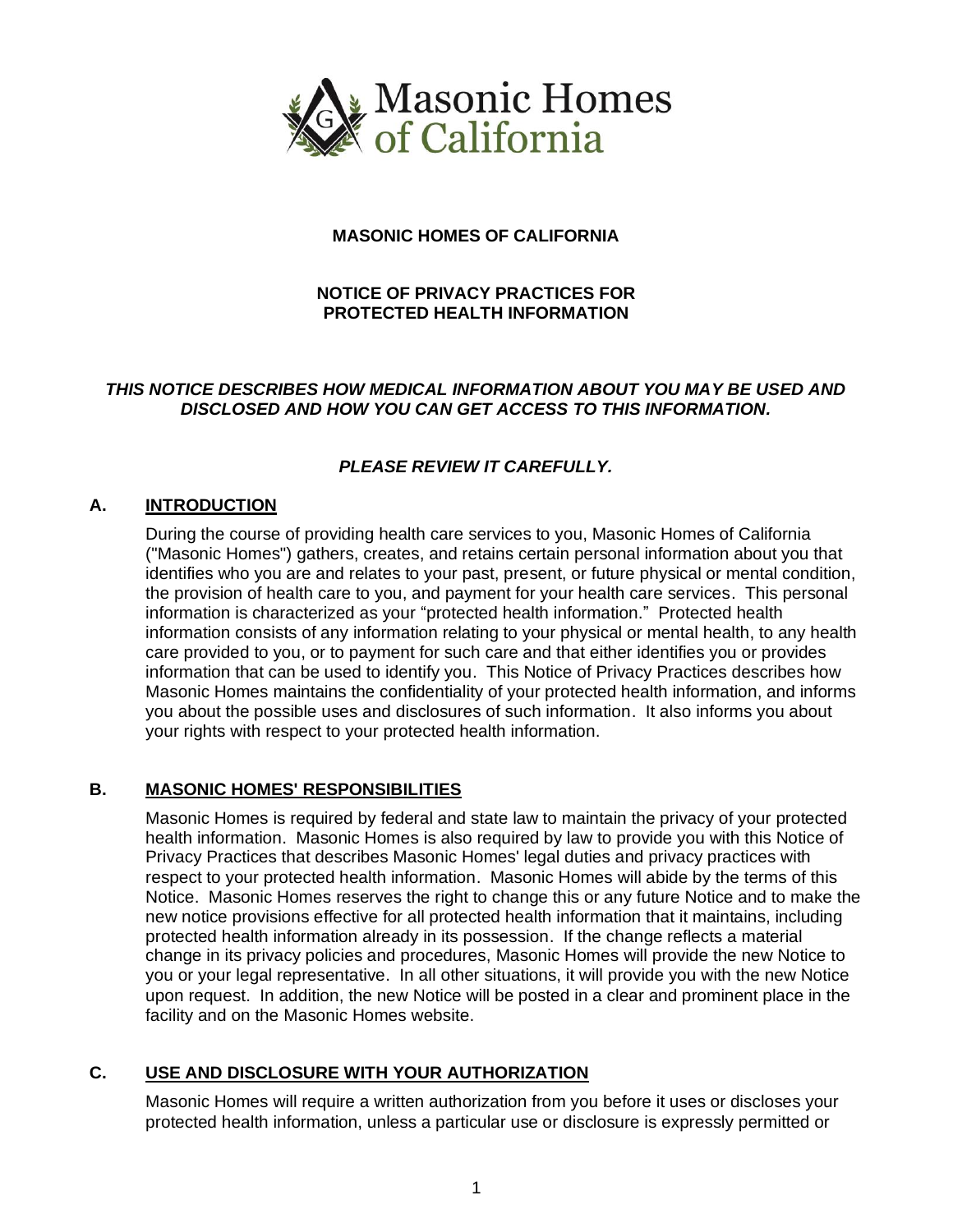

required by law without your authorization. An authorization is generally required for the following uses or disclosures, except in very limited circumstances: (1) uses or disclosures of psychotherapy notes; (2) uses or disclosures of protected health information for marketing purposes; and (3) disclosures of protected health information that constitute its sale.

Masonic Homes has prepared an authorization form for you to use that authorizes Masonic Homes to use or disclose your protected health information for the purposes set forth in the form. You are not required to sign the form as a condition to obtaining treatment or having your care paid for. If you sign an authorization, you may revoke it at any time by written notice. Masonic Homes then will not use or disclose your protected health information, except where it has already relied on your authorization.

# **D. HOW MASONIC HOMES MAY USE AND DISCLOSE YOUR PROTECTED HEALTH INFORMATION WITHOUT YOUR AUTHORIZATION**

Masonic Homes may use or disclose your protected health without your written authorization in the following circumstances:

1. Your Care and Treatment

Masonic Homes may use or disclose your protected health information to provide you with or assist in your treatment, care and services. For example, Masonic Homes may disclose your health information to health care providers who are involved in your care to assist them in your diagnosis and treatment, as necessary.

- 2. Billing and Payment
	- a. Medicare, Medi-Cal and Other Public or Private Health Insurers Masonic Homes may use or disclose your protected health information to public or private health insurers (including medical insurance carriers, HMOs, Medicare, and Medi-Cal) in order to bill and receive payment for your treatment and services that you receive. The information on or accompanying a bill may include information that identifies you, as well as your diagnosis, procedures, and supplies used. If you request it, Masonic Homes will not disclose any information to a health insurer regarding care paid for by you or someone else out of pocket.
	- b. Health Care Providers Masonic Homes may also disclose your protected health information to health care providers in order to allow them to determine if they are owed any reimbursement for care that they have furnished to you and, if so, how much is owed.
- 3. Provision of Basic Information about Residents

Masonic Homes allows staff to provide certain basic information about a resident to persons who ask for the resident by name and to members of the clergy. Unless you notify Masonic Homes that you object, it will disclose your name, your location in the community, and your general condition to anyone who asks for you by name. It will disclose your name, your location in the community, your general condition, and your religious affiliation to members of the clergy.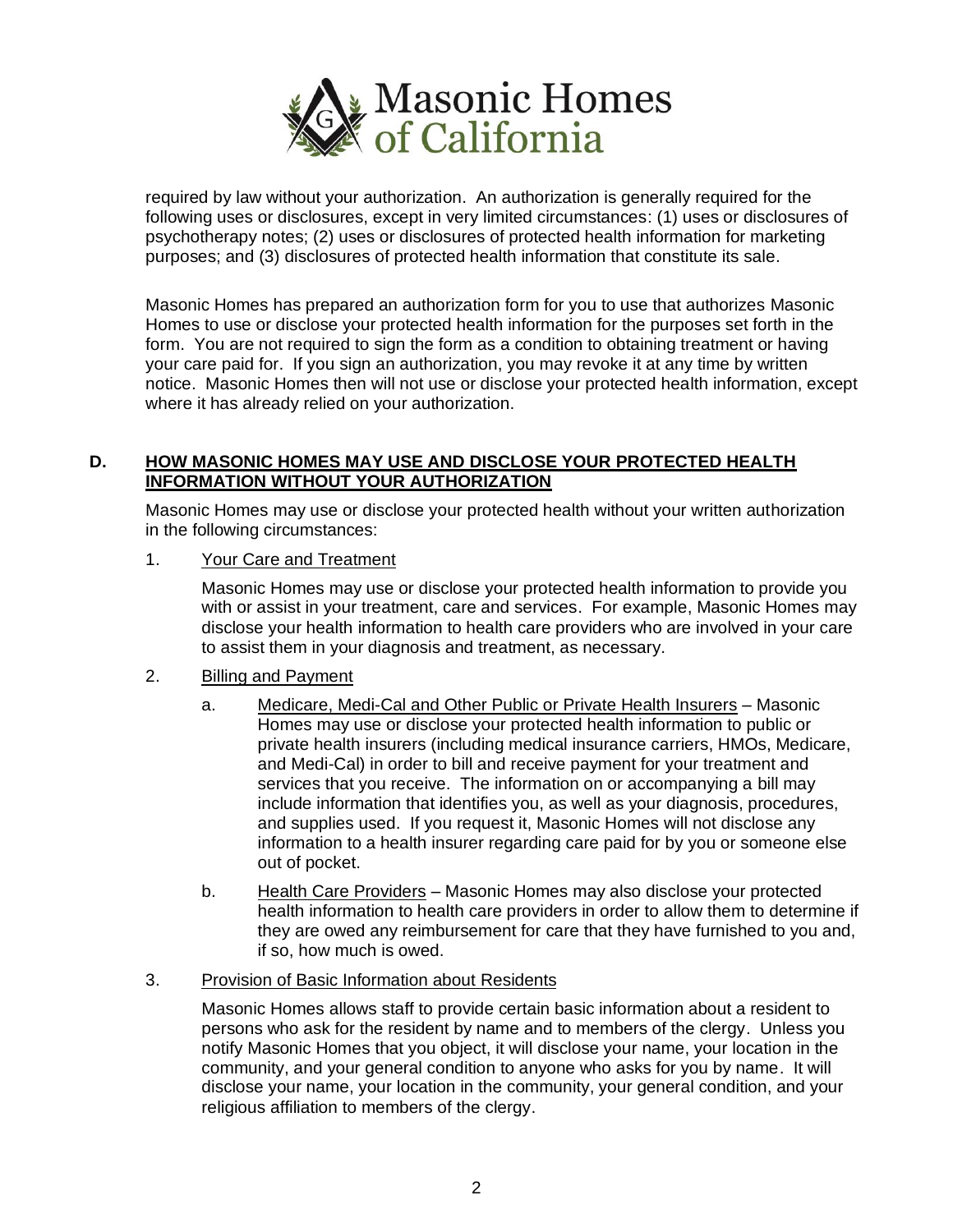

# 4. Individuals Involved in Your Care or Payment for Your Care

Unless you specifically object, Masonic Homes may disclose to a family member, other relative, a close personal friend, or to any other person identified by you, all protected health information directly relevant to such person's involvement with your care or directly relevant to payment related to your care. Masonic Homes may also disclose your protected health information to a family member, personal representative, or other person responsible for your care to assist in notifying them of your location, general condition, or death.

# 5. Disclosures within Community

Unless you specifically object, Masonic Homes may disclose certain general information about you (*e.g.*, past activities, present interests, birthday, and location if hospitalized) to members of its community, including other residents and staff, by means such as newsletter or bulletin board.

#### 6. Health Care and Community Operations

Masonic Homes may use your protected health information for its health care and community operations. These uses and disclosures are necessary to manage Masonic Homes and to monitor our quality of services and care. For example, we may use your protected health information to review our services and to evaluate the performance of our staff in caring for you.

# 7. Reporting

Masonic Homes will disclose protected health information about a resident who is suspected to be the victim of elder abuse to the extent necessary to complete any oral or written report mandated by law. Under certain circumstances, Masonic Homes may disclose further protected health information about the resident to aid the investigating agency in performing its duties. Masonic Homes will promptly inform the resident about any disclosure unless Masonic Homes believes that informing the resident would place the resident in danger of serious harm, or would be informing the resident's personal representative, whom MHC believes to be responsible for the abuse, and believes that informing such person would not be in the resident's best interest.

#### 8. Legal Process

Masonic Homes will disclose protected health information in accordance with an order of a court or of an administrative tribunal of a government agency. In addition, Masonic Homes will disclose protected health information in accordance with a valid subpoena issued by a party to adjudication before a court, an administrative tribunal, or a private arbitrator. Reasonable efforts will be made to notify you of the subpoena, or attempts will be made to obtain an order or agreement protecting your protected health information.

#### 9. Law Enforcement Agencies and Officials

Masonic Homes will disclose protected health information to law enforcement agencies in accordance with a search warrant, a court order or court-ordered subpoena, or an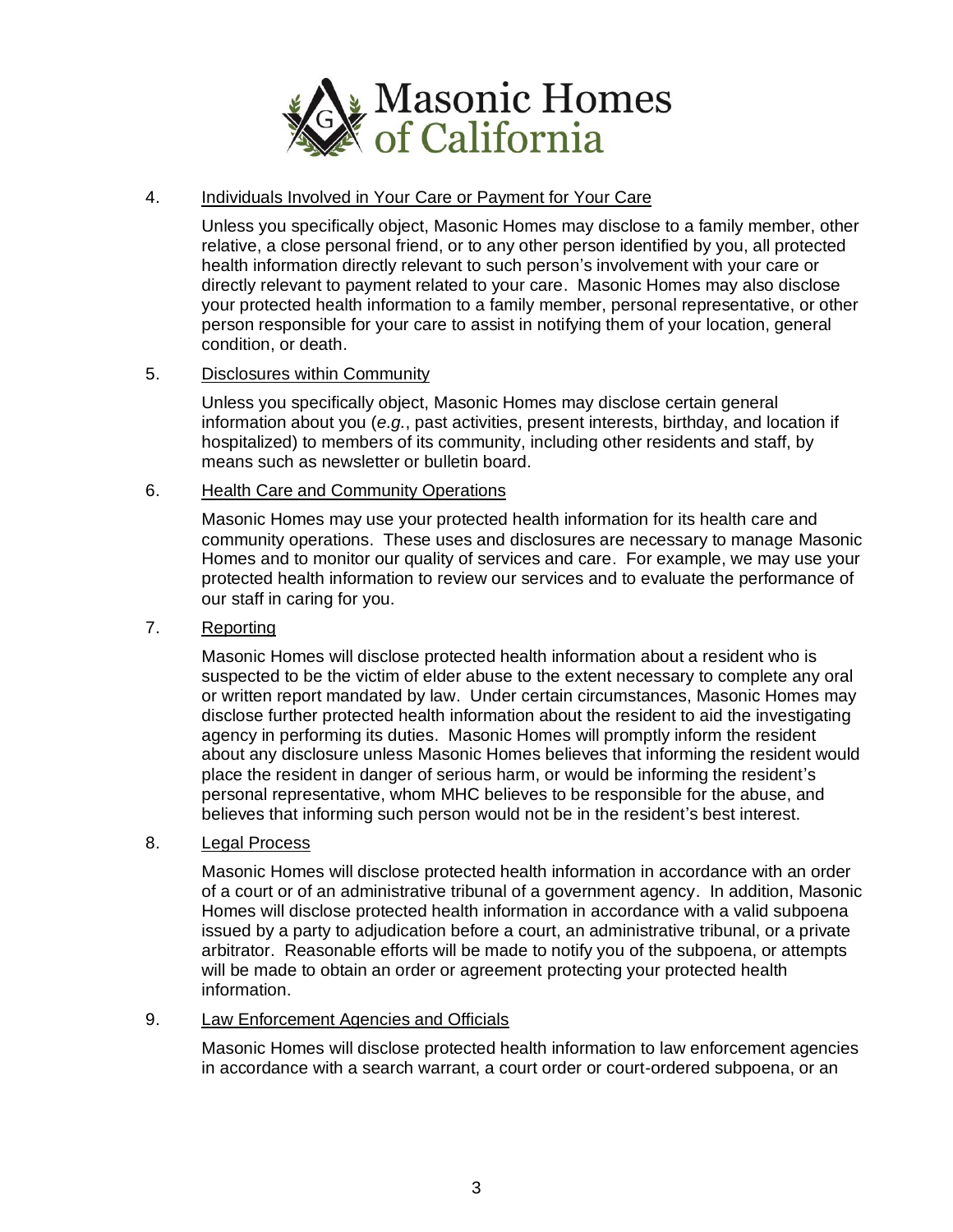

investigative subpoena or summons. In addition, it may disclose such information as necessary to assist law enforcement officials investigating crimes involving residents.

#### 10. National Security and Intelligence Activities

Masonic Homes will disclose protected health information about a resident to authorized federal officials conducting national security and intelligence activities or as needed to protect federal and foreign officials.

# 11. Licensing, Certification, and Accreditation

Masonic Homes may disclose your protected health information to any government or private agency, such as to the California Department of Social Services or the Medical Board of California, responsible for licensure or accreditation, so that the agency can carry out its oversight activities. These oversight activities include audits; civil, administrative, or criminal investigations; inspections; licensure or disciplinary actions; civil, administrative, or criminal proceedings or actions; or other activities necessary for appropriate oversight.

#### 12. Public Health Activities

Masonic Homes may disclose your protected health information to any public health authority that is authorized by law to collect it for purposes of preventing or controlling disease, injury, or disability.

### 13. Business Associates

Masonic Homes may contract with certain individuals or entities, called "business associates," to provide services on its behalf. Examples include data processing, quality assurance, legal, or accounting services. Masonic Homes may disclose your protected health information to a business associate, as necessary to allow the business associate to perform its functions. Masonic Homes will have a contract with each business associate that obligates the business associate to maintain the confidentiality of your protected health information.

# 14. Marketing

Masonic Homes may use protected health information or disclose it to business associates in certain limited circumstances in order to encourage you to use a service or product. This includes, for example, making face-to-face communications with you about the service or product, providing you with a promotional gift of nominal value, or communicating about drug refills. Otherwise, it will obtain a specific written authorization from you before using or disclosing protected health information for marketing purposes.

#### 15. Fundraising

Masonic Homes may use certain protected health information to contact you in an effort to raise money for Masonic Homes and its operations. Masonic Homes may disclose the protected health information to business associates or to related foundations that it uses to raise funds for its own benefit. The information to be used or disclosed for these purposes will be limited to certain demographic information, the dates of treatment, the department where services were provided, the treating physician, outcome information, and health insurance status. Each fundraising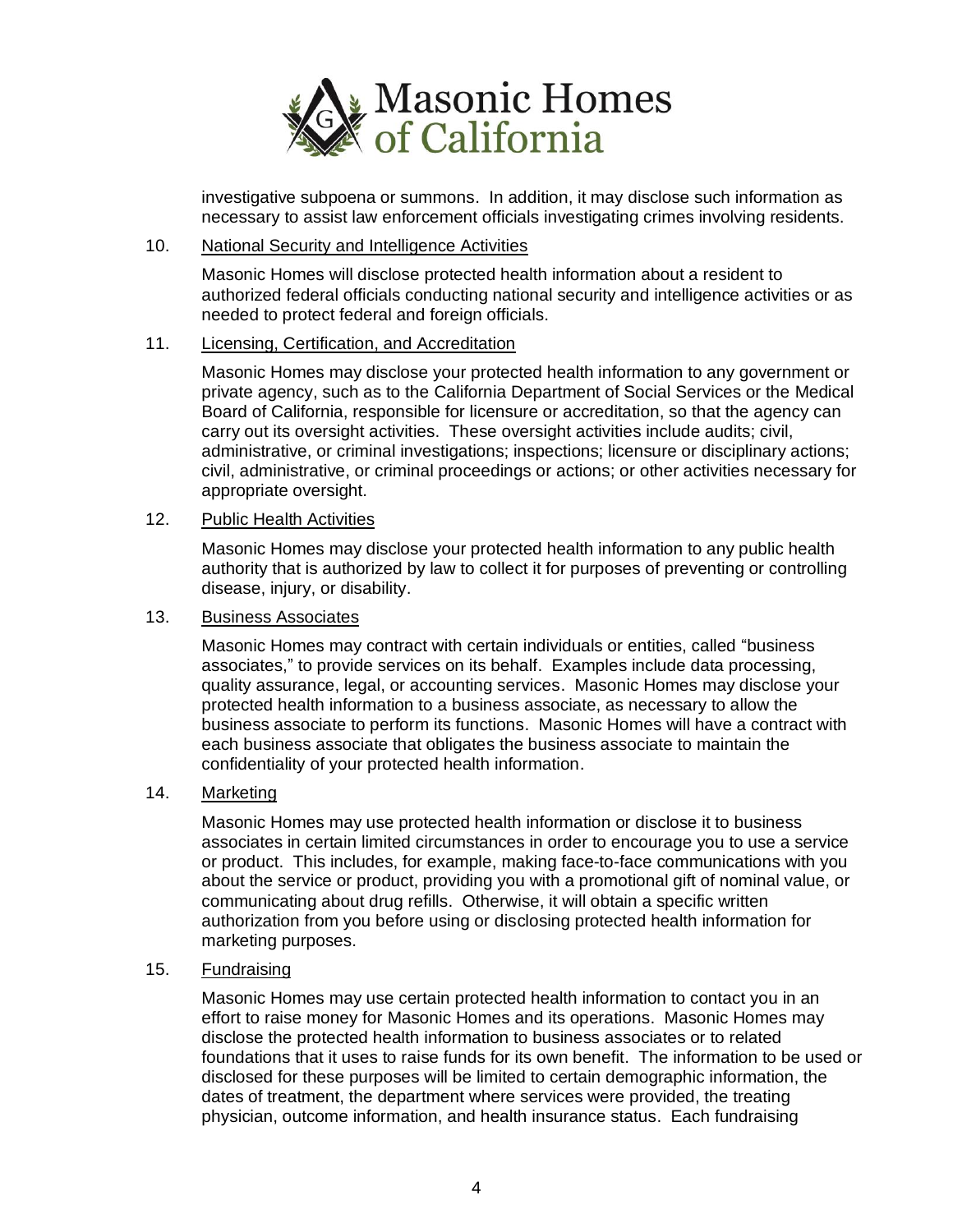

communication will provide a means by which you can opt out of receiving further such communications.

#### 16. Sale of Protected Health Information

Masonic Homes may receive remuneration in very limited circumstances for providing your protected health information to outside persons or entities. An example is reimbursement that it may receive from a governmental agency for its expenses in providing information for public health purposes. Otherwise, it will obtain written authorization from you or your personal representative before receiving reimbursement for using or disclosing your protected health information.

### 17. Coroner

Masonic Homes will disclose protected health information to a coroner where the coroner requests the information to identify a decedent; to notify next of kin; or to investigate deaths that may involve public health concerns, suspicious circumstances, elder abuse, or organ or tissue donation. In other cases, Masonic Homes may disclose protected health information to the coroner to allow the coroner to perform its duties.

#### 18. Organ Procurement

If you are an organ donor, Masonic Homes may disclose your protected health information following your death to an organ procurement agency or tissue bank in order to aid in using your organs or tissues in transplant.

#### 19. Workers' Compensation

Masonic Homes may disclose your protected health information in order to comply with California workers' compensation laws.

#### 20. Preventing Danger to Identified Persons

Masonic Homes may disclose your protected health information to prevent an immediate, serious threat to the safety of an identified person.

#### 21. Disaster Relief

Masonic Homes may disclose your protected health information to a public or private entity authorized to assist in disaster relief efforts.

22. Research

Masonic Homes may disclose your protected health information for research purposes, provided that an outside Institutional Review Board overseeing the research approves the disclosure of the information without a written authorization.

#### 23. Hospital Peer Review

Masonic Homes may disclose your protected health information to hospital medical staffs to aid in the credentialing of applicants and in the peer review of members.

# 24. Disclosures Otherwise Required by Law

Masonic Homes will disclose protected health information about a resident when otherwise required by law.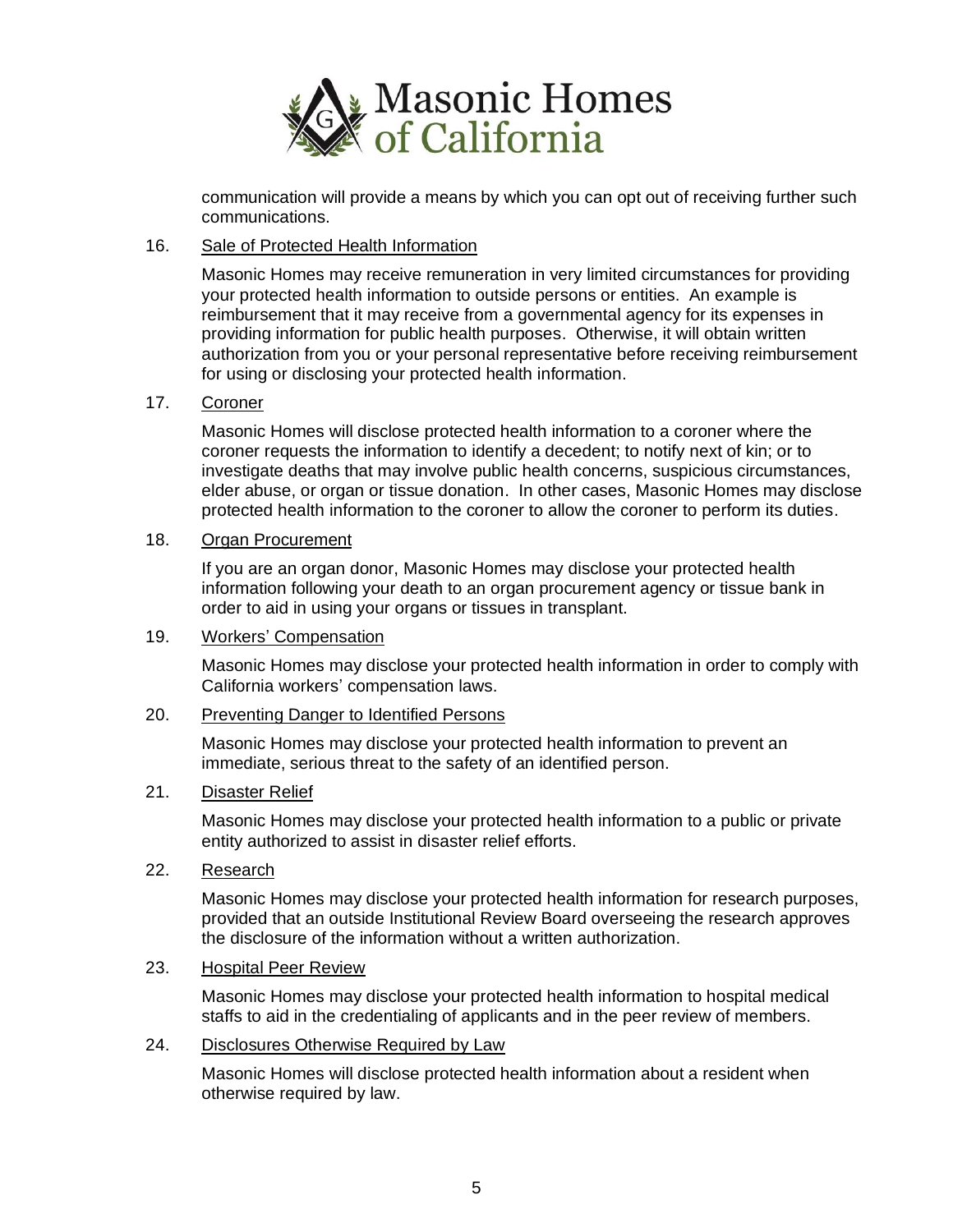

# **E. YOUR RIGHTS REGARDING PROTECTED HEALTH INFORMATION**

You have the following rights with respect to your protected health information. To exercise these rights, contact Masonic Homes at the following address: 1111 California Street, San Francisco, CA 94108; Attn: Privacy Officer.

### 1. Right to Receive a Copy of the Notice of Privacy Practices

You have the right to request and receive a copy of Masonic Homes' Notice of Privacy Practices for Protected Health Information in written or electronic form.

# 2. Right to Request Special Privacy Protections

You have the right to request restrictions on the use and disclosure of your protected health information for treatment, payment or health care operations, or providing notifications regarding your identity and status to persons inquiring about or involved in your care. Masonic Homes is not required to grant your request except where you ask it not disclose information to your health plan regarding care paid for by you or someone else out of pocket. Whenever MHC agrees to comply with your request, it will do so, unless there is an emergency or until MHC or you terminate the restriction. You also have the right to have Masonic Homes communicate protected health information to you, to the extent reasonable, by alternative means or at alternative locations.

### 3. Right to Request Access

You have the right to inspect and copy your health records maintained by Masonic Homes. This includes the right to have electronic records made available in electronic format to you or to someone whom you designate. In certain limited circumstances, Masonic Homes may deny your request as permitted by law. However, you may be given an opportunity to have such denial reviewed by an independent licensed health care professional.

# 4. Right to Request Amendment

You have the right to request an amendment to your health records maintained by Masonic Homes. If your request for an amendment is denied, you will receive a written denial, including the reasons for such denial, and an opportunity to submit a written statement disagreeing with the denial.

# 5. Right to an Accounting

You have the right to receive an accounting of disclosures of your protected health information created and maintained by Masonic Homes over the six (6) years prior to the date of your request or for a lesser period of time. Masonic Homes is not required to provide an accounting of certain routine disclosures or of disclosures of which you already are aware.

# **F. NOTIFICATION OF SECURITY BREACHES**

Masonic Homes will provide you with written notification in the event of a security breach involving your protected health information. The notification will describe what happened, the types of information involved, the steps that Masonic Homes is taking to deal with the